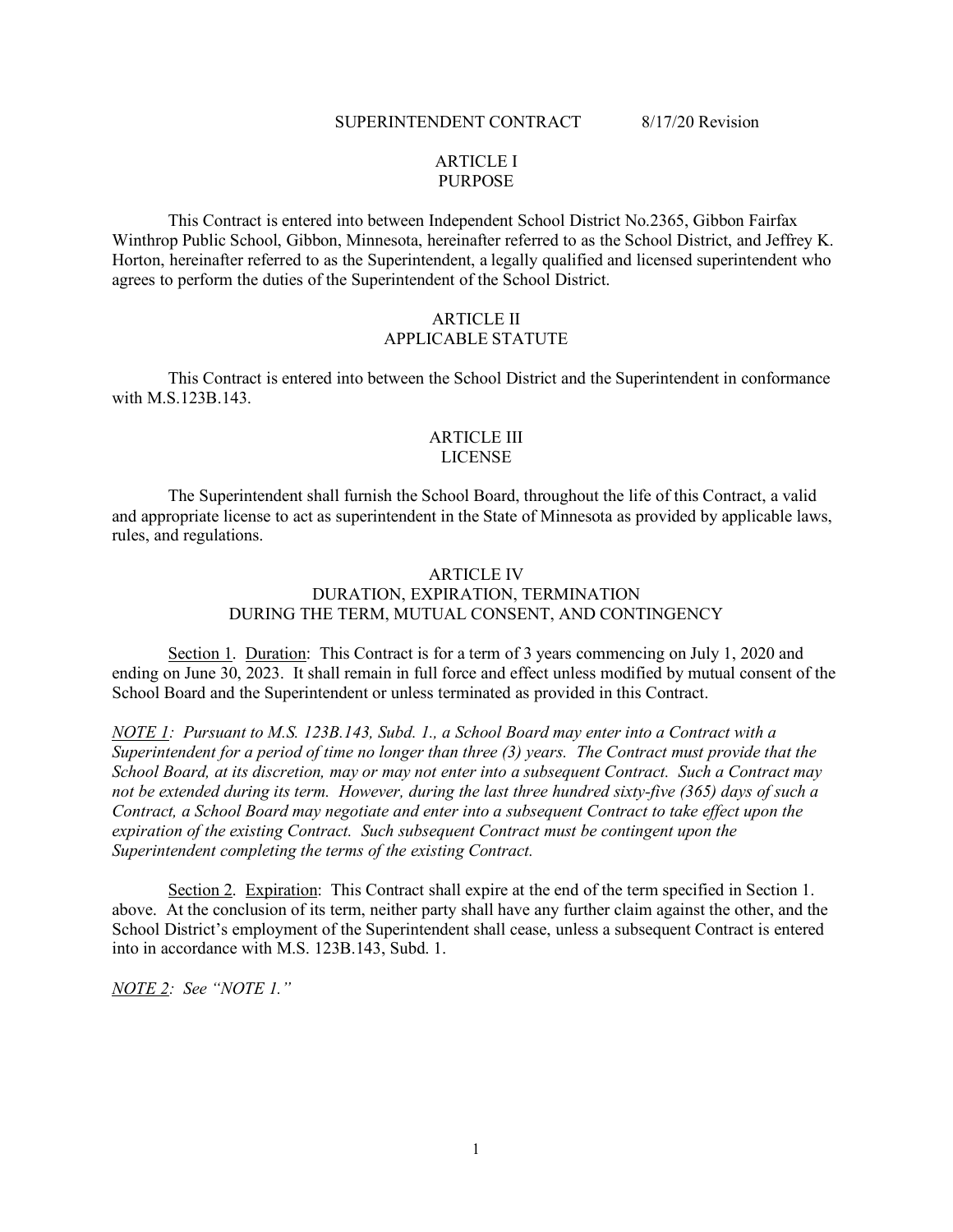Section 3. Termination During the Term: The Superintendent's employment may be terminated during the term of this Contract only for cause as defined in M.S. 122A.40, Subd. 9. and Subd. 13., but, except for purposes of describing grounds for discharge, the provisions of M.S. 122A.40 shall not be applicable. If the School Board proposes to terminate the Superintendent during the term of this Contract for cause as described in M.S. 122A.40, Subd. 9. or Subd. 13., it shall notify the Superintendent in writing of the proposed grounds for termination. The Superintendent shall be entitled to a hearing before an arbitrator provided the Superintendent makes such a request in writing to the School Board Chair within fifteen (15) calendar days after receipt of the written notice of the proposed termination. In such event, the parties shall jointly petition the Minnesota Bureau of Mediation Services (BMS) for a list of five (5) arbitrators. The arbitrator shall be selected by the parties through the striking process as provided by BMS rules. The arbitrator shall conduct a hearing under arbitration procedure rules and issue a written decision. The decision of the arbitrator shall be final and binding on the parties, subject to judicial review of arbitration decisions as provided by law. The Superintendent may be suspended with pay pending final determination by the arbitrator. If the Superintendent fails to request a hearing as provided in this section within the fifteen (15)-day calendar period, he/she shall be deemed to have acquiesced to the School Board's proposed action, and the proposed action shall become final on such date as determined by the School Board, and the Superintendent shall have no further claim or recourse.

Section 4. Mutual Consent: This Contract may be terminated at any time by mutual consent of the School Board and the Superintendent.

Section 5. Contingency: If this Contract is a subsequent Contract entered into prior to the completion of an existing Contract, this subsequent Contract is contingent upon the Superintendent completing the terms of the existing Contract.

#### ARTICLE V DUTIES

The Superintendent shall have charge of the administration of the schools under the direction of the School Board. The Superintendent shall be the chief executive officer of the School District; shall direct and assign teachers and other School District employees under the Superintendent's supervision; shall organize, reorganize, and arrange the administrative and supervisory staff, including instruction and business affairs, as best serves the School District subject to the approval of the School Board; shall select all personnel subject to the approval of the School Board; shall, from time to time, suggest policies, regulations, rules, and procedures deemed necessary for the School District; and, in general, perform all duties incident to the office of the Superintendent and such other duties as may be prescribed by the School Board from time to time. The Superintendent shall abide by the policies, regulations, rules, and procedures established by the School Board and the State of Minnesota. The Superintendent shall have the right to attend all School Board meetings and all School Board and citizen committee meetings, serve as an ex-officio member of the School Board and all School Board committees, and provide administrative recommendations on each item of business considered by each of these groups.

# ARTICLE VI DUTY YEAR AND LEAVES OF ABSENCE

Section 1. Basic Work Year: The Superintendent's duty year shall be for the entire twelve (12) month Contract year, and the Superintendent shall perform duties on those legal holidays on which the School Board is authorized to conduct school if the School Board so determines. The Superintendent shall be on duty during any emergency, natural or unnatural, unless otherwise excused in accordance with School Board administrative policy.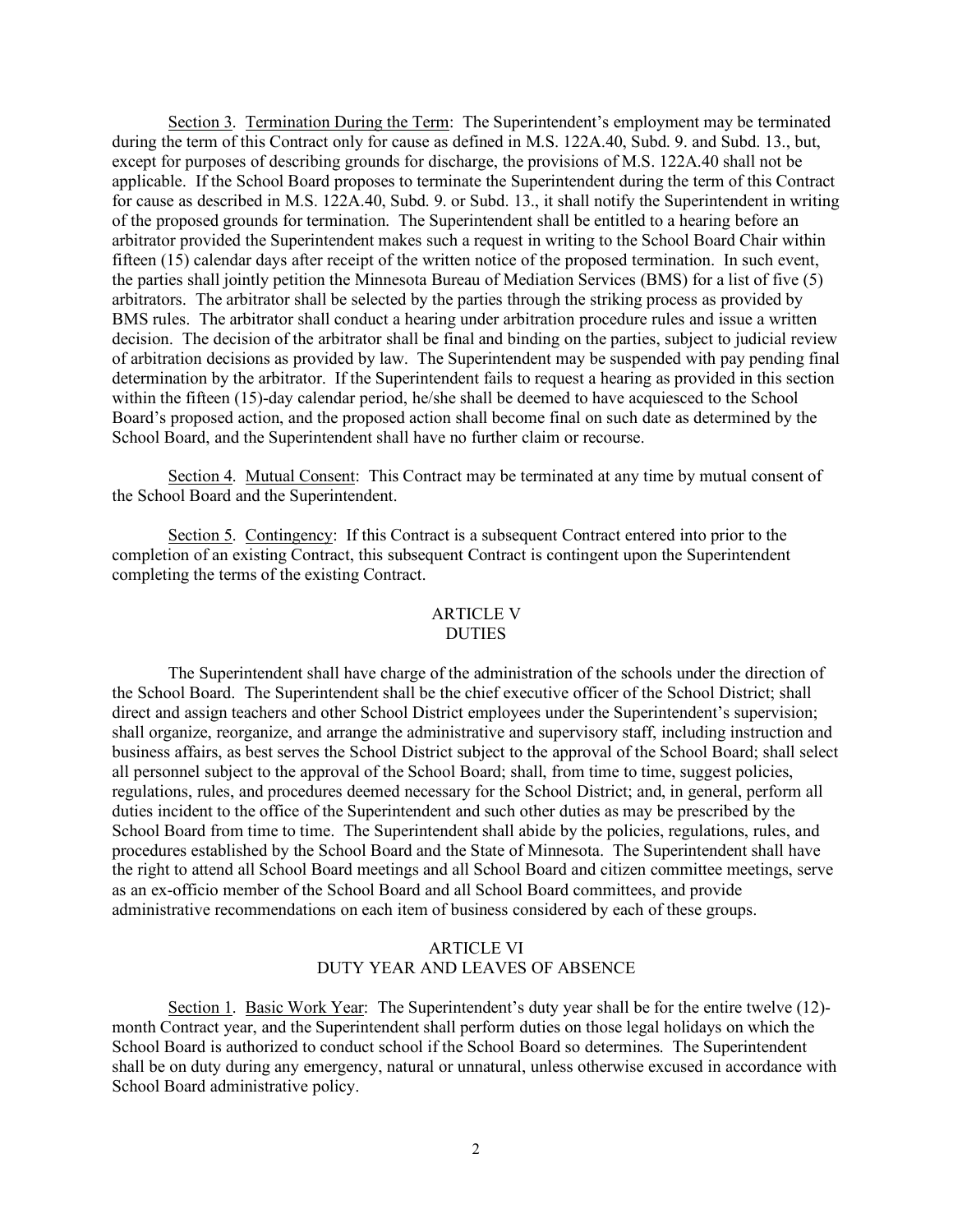Section 2. Vacation: The Superintendent shall earn 20 working days of annual paid vacation each Contract year. Unused vacation must be taken within eighteen (18) months after the end of the Contract year in which it is earned. Upon voluntary termination of employment, the Superintendent shall be entitled to payment for any unused vacation days earned and accrued pursuant to the provisions of this section; however, if the Superintendent is involuntarily terminated, he/she shall not be entitled to unused earned and accrued vacation days.

Section 3. Holidays: The Superintendent shall be entitled to 12 paid holidays as designated by the School Board each Contract year.

Section 4. Sick Leave: As of July 1, 2020, the Superintendent will be credited with 15 days of sick leave. As of July 1, 2021, and thereafter, the Superintendent shall earn paid sick leave at the rate of 15 days each year and earned sick leave may accumulate to a maximum of 30 days. The value of unused sick leave that accumulates in excess of 30 days shall be contributed annually to the Superintendent's 403B Plan. Upon termination of employment, the Superintendent shall not be paid for unused earned and accrued sick leave days.

Section 5. Workers' Compensation: Pursuant to M.S. Chapter 176, the Superintendent injured on the job in the service of the School District and collecting workers' compensation insurance may draw sick leave and receive full salary from the School District, the salary to be reduced by an amount equal to the insurance payments, and only that fraction of the days not covered by insurance will be deducted from accrued sick leave.

Section 6. Bereavement Leave: The Superintendent shall be granted bereavement leave for a death within the Superintendent's immediate family. The time utilized shall be in an amount to be determined after conferring with the School Board Chair. Days utilized *will not* be deducted from the Superintendent's sick leave. "Immediate family" is defined as the Superintendent's spouse, children, sister or brother, parents, grandparents, brother-in-law, sister-in-law, mother-in-law, father-in-law, or grandchildren, or other relative who was living in the same household as the Superintendent.

Section 7. Emergency Leave: The Superintendent may be granted paid emergency leave at the discretion of the School Board Chairperson.

Section 8. Jury Service: The Superintendent who serves on jury duty shall be granted the day or days necessary as stipulated by the court to discharge this responsibility without any salary deduction or loss of basic leave allowance. The compensation received for jury duty service shall be remitted to the School District.

Section 9. Military Leave: Military leave shall be granted pursuant to applicable law.

Section 10. Disability: If the Superintendent is unable to perform his/her regular duties because of personal illness or disability and has exhausted all accumulated sick leave, the School Board shall provide additional paid sick leave at a salary equal to 100% percent of the Superintendent's regular salary until the expiration of the waiting period for long-term disability insurance.

Section 11. Medical Leave: Pursuant to M.S. 122A.40, Subd. 12., the Superintendent shall have a right to a leave of absence for health reasons.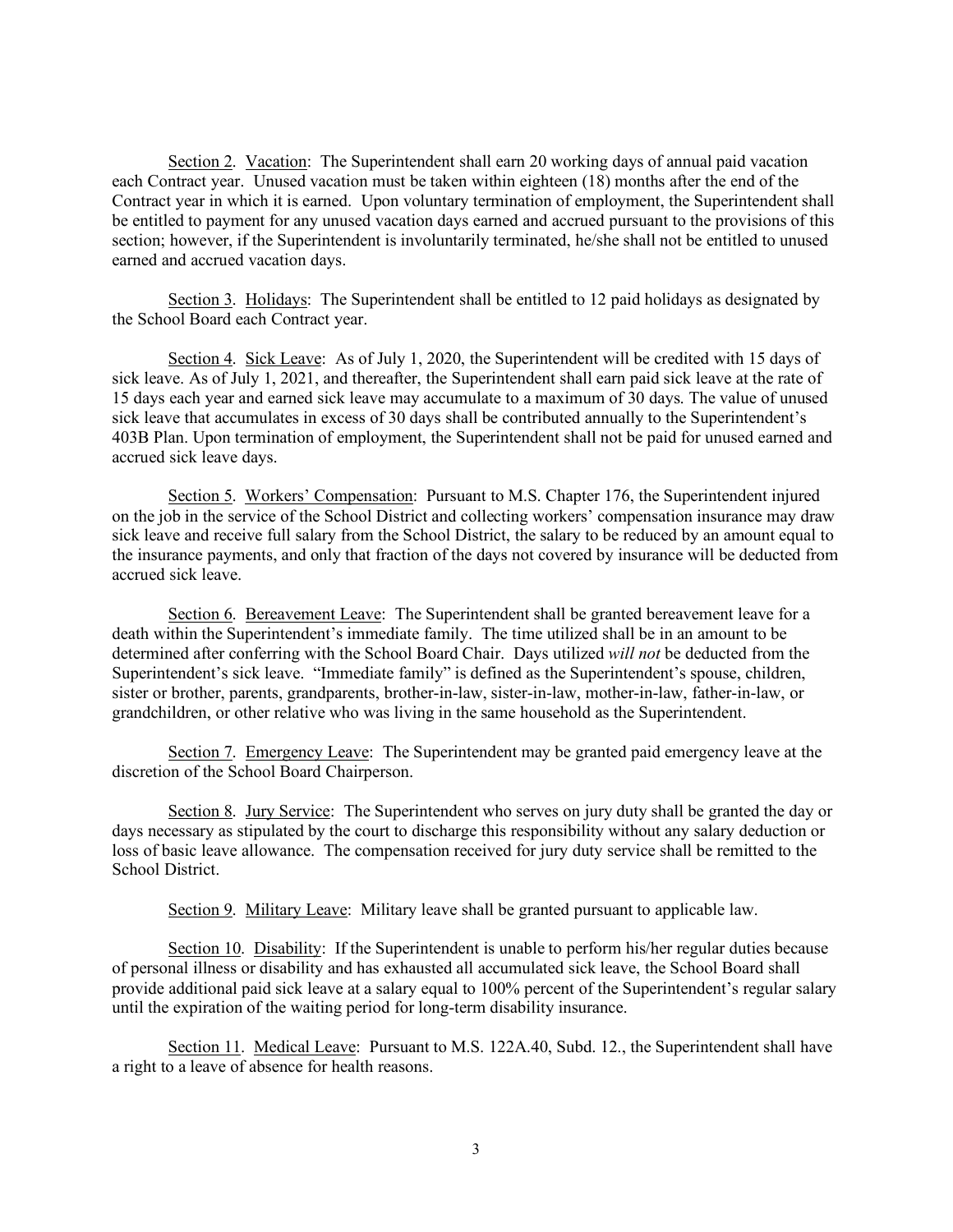Section 12. Insurance Application: A Superintendent on unpaid leave is eligible to continue to participate in group insurance programs if permitted under the insurance policy provisions. The Superintendent shall pay the entire premium for such insurance commencing with the beginning of the leave and shall pay to the School District the monthly premium in advance. In the event the Superintendent is on paid leave from the School District under Section 4. above or supplemented by sick leave pursuant to Section 5. above, the School District will continue insurance contributions as provided in this Contract until sick leave is exhausted. Thereafter, the Superintendent must pay the entire premium for any insurance retained.

## ARTICLE VII **INSURANCE**

Section 1. Health and Hospitalization: The School District shall provide the Superintendent and the Superintendent's dependents with health and hospitalization insurance coverage under the School District's group health and hospitalization plan at the expense of the School District. The Superintendent and the Superintendent's dependents coverage will be the lowest deductible plan offered to the employees of the District each year of his contract. If the Superintendent chooses a high deductible plan, the difference in cost will be placed into the Superintendent's HSA or VEBA Plan.

*NOTE 4: In the event this Contract will cause or does cause penalties, fees, or fines to be assessed against the School District, the parties agree to reopen negotiations that result in a revised Contract between the parties that eliminates or reduces penalties, fees, or fines to be assessed against the School District. The amount of any reduction in the School District's contribution toward the Superintendent's healthcare benefits as a result of addressing the "highly compensated employee" component of the ACA will be placed into another School District provided benefit(s) (i.e., a retirement HRA, salary, etc.) as agreed upon between the parties.*

Section 2. Life Insurance: The School District shall provide, at its own expense, term life insurance for the Superintendent under the School District's group term life insurance plan in the amount of \$100,000, payable to the Superintendent's named beneficiary(ies).

*NOTE 5: According to the Internal Revenue Service rules, the amount of School District premium contribution that pays for life insurance coverage in excess of \$50,000 is considered taxable income, so the School District should be certain that it is reporting that contribution as such, and the Superintendent needs to know why that amount is being reported.*

Section 3. Long-Term Disability Insurance: The School District shall provide, at its own expense, long-term disability insurance for the Superintendent under the School District's group longterm disability insurance plan.

Section 4. Eligibility: The eligibility of the Superintendent and the Superintendent's dependent(s) and beneficiary(ies) for insurance benefits shall be governed by the terms of the insurance policies purchased by the School District pursuant to this article.

Section 5. Claims Against the School District: The School District's only obligation is to purchase the insurance policies described in this article, and no claim shall be made against the School District as a result of denial of insurance benefits by an insurer if the School District has purchased the policies and paid the premiums described in this article.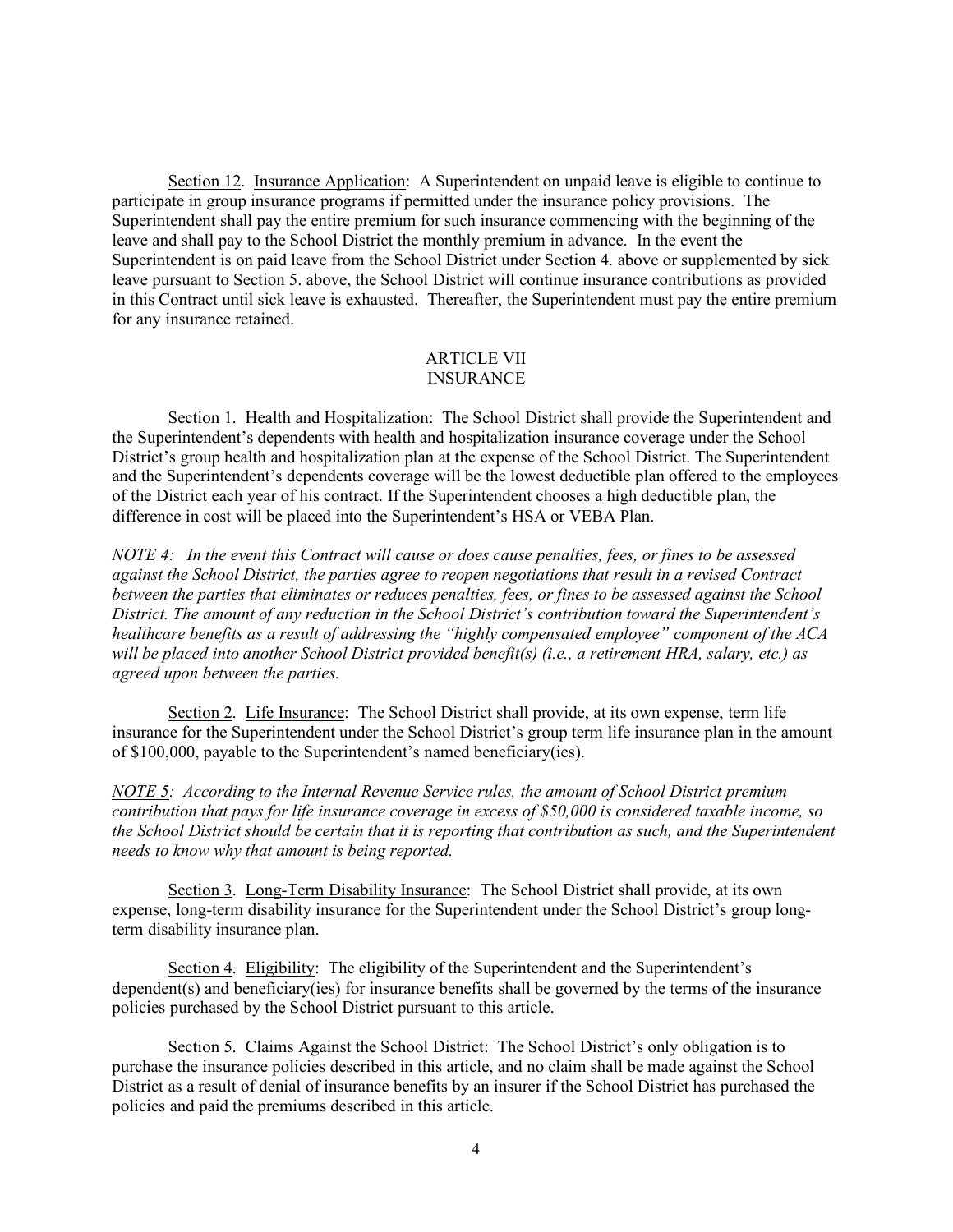## ARTICLE VIII OTHER BENEFITS

Section 1. Tax-Sheltered Annuities: The Superintendent is eligible to participate in a taxsheltered annuity plan through payroll deduction established pursuant to Section 403(b) of the Internal Revenue Code of 1986, M.S. 123B.02, Subd. 15., School District policy, and as otherwise provided by law. The District will match the Superintendent's contribution up to \$4,000.

Section 2. Vehicle: The School District shall compensate the Superintendent for business use of his/her private vehicle at the rate allowed by the Internal Revenue Service. The pursuant to M.S. 471.665, Subd. 3. Superintendent shall submit an itemized listing of miles traveled for reimbursement.

Section 3. Conferences and Meetings: The School District shall pay all legally valid expenses and fees for the Superintendent's attendance at professional conferences and meetings with other educational agencies when such attendance is required, directed, or permitted by the School Board. The Superintendent shall periodically report to the School Board relative to all meetings and conferences attended. The Superintendent shall file itemized expense statements to be processed and approved as provided by School Board policy and law.

Section 4. Cell Phone: The School District shall provide the Superintendent with a monthly allowance of \$60 for the use of his cell phone.

## ARTICLE IX SALARY

The Superintendent shall be paid an annual salary of \$135,000 for the 2020 -2021 Contract year, \$136,350 for the 2021– 2022 Contract year, and \$137,700 for the 2022- 2023 Contract year. During the term of this Contract, the annual salary may be modified but shall not be reduced. The annual salary shall be paid in 24 equal installments during the Contract year.

## ARTICLE X OTHER PROVISIONS

Section 1. Outside Activities: While the Superintendent shall devote full time and due diligence to the affairs and the activities of the School District, he/she may also serve as a consultant to other school districts or educational agencies, lecture, engage in writing and speaking activities, and engage in other activities if, as solely determined by the School Board, such activities do not impede the Superintendent's ability to perform the duties of the superintendency. However, the Superintendent may not engage in other employment, consultant service, or other activity for which a salary, fee, or honorarium is paid without the prior approval of the School Board.

Section 2. Indemnification and Provision of Counsel: In the event that an action is brought or a claim is made against the Superintendent arising out of or in connection with his/her employment and the Superintendent is acting within the scope of employment or official duties, the School District shall defend and indemnify the Superintendent to the extent provided by law. Indemnification, as provided in this section, shall not apply in the case of malfeasance in office or willful or wanton neglect of duty, and the obligation of the School District in this regard shall be subject to the limitations as provided in M.S. Chapter 466.